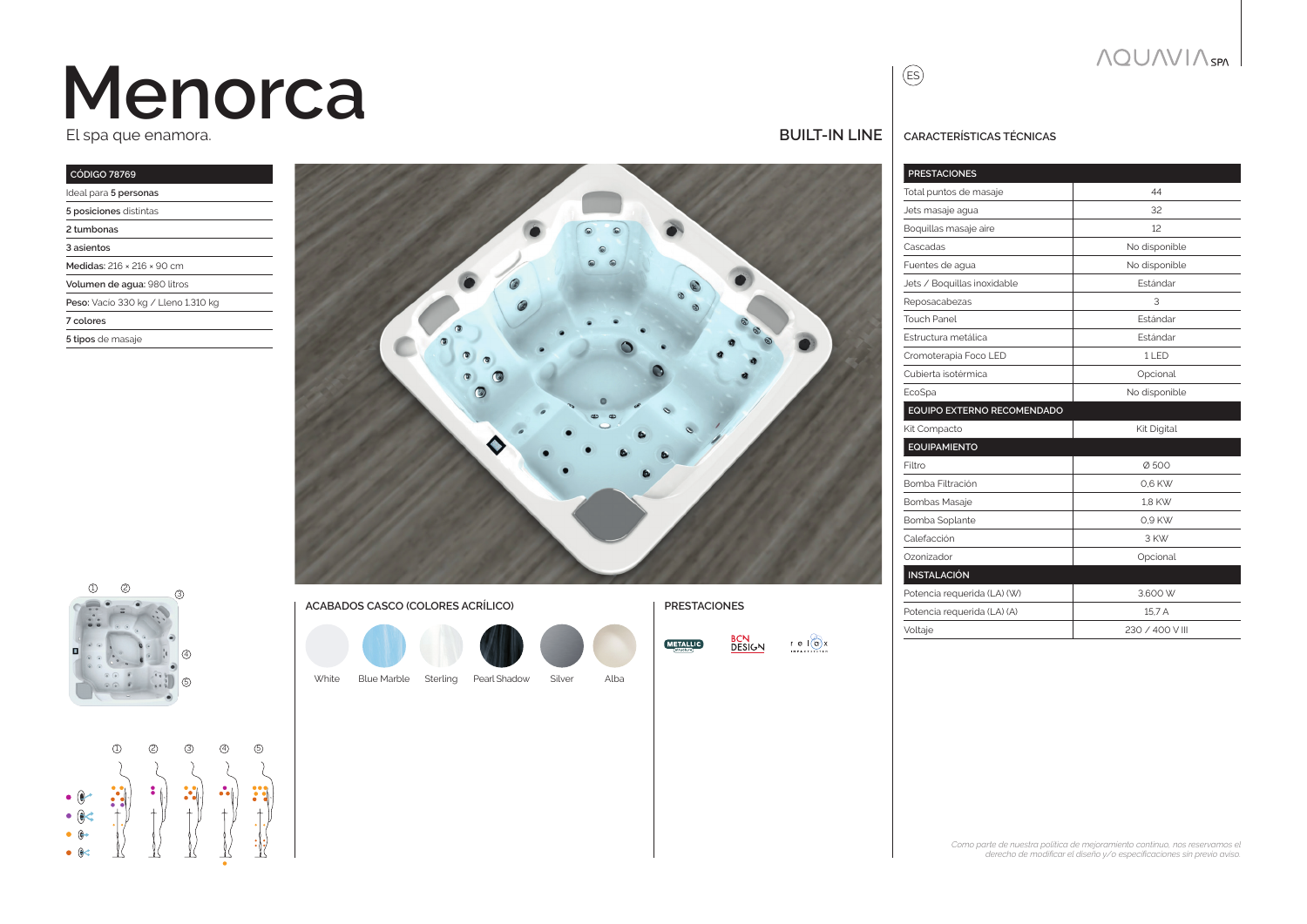## **Menorca** The hot tub you will fall in love with.

| <b>CODE 78769</b>                      |
|----------------------------------------|
| Ideal for 5 people                     |
| 5 positions                            |
| 2 lounger                              |
| 3 seats                                |
| Measures: 216 × 216 × 90 cm            |
| Water capacity (I): 980 liters         |
| Weight: Empty 330 kg / Full $1.310$ kg |
| 7 colors                               |
| 5 massages                             |
|                                        |





### 1 2 3 4 5  $\begin{array}{c} \bullet & @ \bullet \\ \bullet & @ \diamondsuit \end{array}$  $\bullet$   $\bullet$  $\bullet$   $\bullet$

White Blue Marble Sterling Pearl Shadow Silver Alba

#### **BUILT-IN line**

**BCN**<br>DESIGN

**METALLIC** 

 $r \in \mathbb{I}$   $\odot$  x

#### **TECHNICAL SPECIFICATIONS**

EN

| <b>FEATURES</b>                |                 |
|--------------------------------|-----------------|
| Total massage points           | 44              |
| Massage Jets                   | 32              |
| Air Nozzles                    | 12              |
| Waterfall                      | Not available   |
| Water fountains                | Not available   |
| Jets / Stainless Steel Nozzles | Standard        |
| <b>Headrests</b>               | 3               |
| <b>Touch Panel</b>             | Standard        |
| Metal structure                | Standard        |
| Chromotherapy LED spotlight    | 1LED            |
| Isolating cover                | Optional        |
| EcoSpa                         | Not available   |
| RECOMMENDED EXTERNAL EQUIPMENT |                 |
| Compact Kit                    | Kit Digital     |
| <b>EQUIPMENT</b>               |                 |
| Filter                         | Ø500            |
| Filtration pump                | 0.6 KW          |
| Massage Pump                   | 1.8 KW          |
| Air blower                     | 0.9 KW          |
| Standard heater power          | 3 KW            |
| Ozonator                       | Optional        |
| <b>INSTALLATION</b>            |                 |
| Power requirement (LA) (W)     | 3.600 W         |
| Power requirement (LA) (A)     | 15.7 A          |
| Voltage                        | 230 / 400 V III |

*According to our policy of constant evolution, we reserve the right to modify the specifications in part or in whole without forewarning.*

#### **NQUAVIA** SPN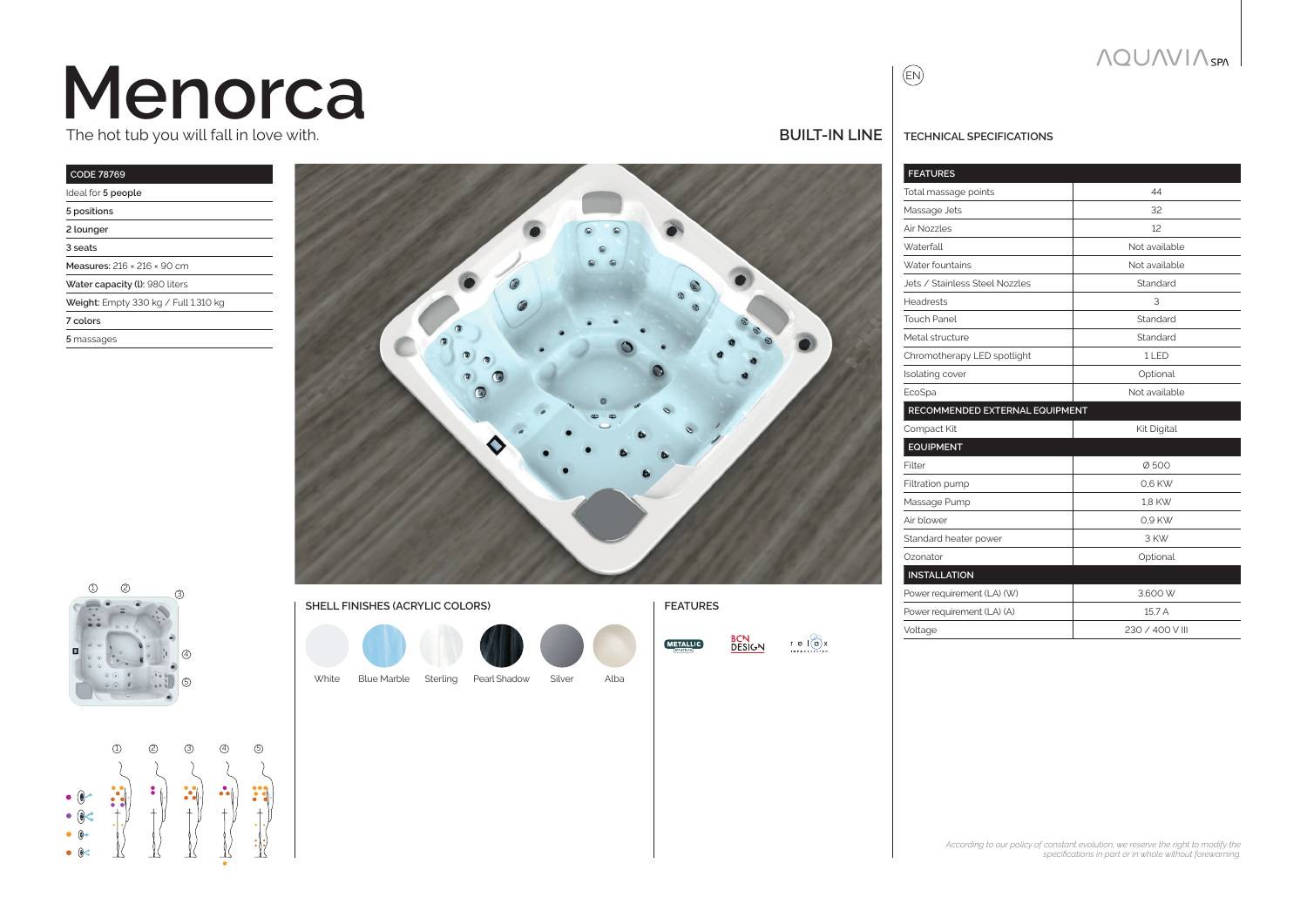# **Menorca**

Le spa romantique.

| <b>CODE 78769</b>                         |
|-------------------------------------------|
| Idéal pour 5 personnes                    |
| 5 positions                               |
| 2 allongée                                |
| 3 assises                                 |
| Dimensions: $216 \times 216 \times 90$ cm |
| Volume Eau: 980 litres                    |
| Poids: Vide 330 kg / Plein 1.310 kg       |
| 7 couleurs                                |
| 5 massages                                |
|                                           |





|   | 1 | 2 | З | A | G. |
|---|---|---|---|---|----|
|   |   |   |   |   |    |
|   |   | ٠ |   |   |    |
|   |   |   |   |   |    |
|   |   |   |   |   |    |
| w |   |   |   |   |    |

τ

#### **BUILT-IN line**

#### **CaractÉrIstiQUEs tECHniQUEs**

FR

| <b>PRESTATIONS</b>               |                     |
|----------------------------------|---------------------|
| <b>Total Points de Massage</b>   | 44                  |
| Jets massage                     | 32                  |
| Buse air                         | 12                  |
| Cascades Fau                     | Non disponible      |
| Sources Fau                      | Non disponible      |
| Jets / Buses en acier inoxydable | Équipement en série |
| Appuie-tête                      | 3                   |
| <b>Touch Panel</b>               | Équipement en série |
| Structure Métal                  | Équipement en série |
| Chromothérapie Ampoule LED       | 11 FD               |
| Couverture isotherme             | Option              |
| EcoSpa                           | Non disponible      |
| ÉQUIPEMENT EXTERNE RECOMMANDÉ    |                     |
| Kit Compact                      | Kit Digital         |
| <b>ÉQUIPEMENT</b>                |                     |
| Filtre                           | Ø500                |
| Pompe de filtration              | 0.6 KW              |
| Pompes de massage                | 1.8 KW              |
| Blower                           | 0.9 KW              |
| Réchauffeur électrique           | 3 KW                |
| Ozonateur                        | Option              |
| <b>INSTALLATION</b>              |                     |
| Puissance maximale (LA) (W)      | 3.600 W             |
| Puissance maximale (LA) (A)      | 15.7 A              |
| Tension                          | 230 / 400 V III     |
|                                  |                     |

**COULEURS ACRYLIQUE PRESTATIONS** White Blue Marble Sterling Pearl Shadow Silver Alba

**BCN**<br>DESIGN  $r \in \mathbb{I}$   $\odot$  x **METALLIC** 

*Dans le cadre de notre politique d'améliorations constantes, nous nous réservons le droit de modifier/d'amender nos spécifications n'importe quand et sans aucun préavis.*

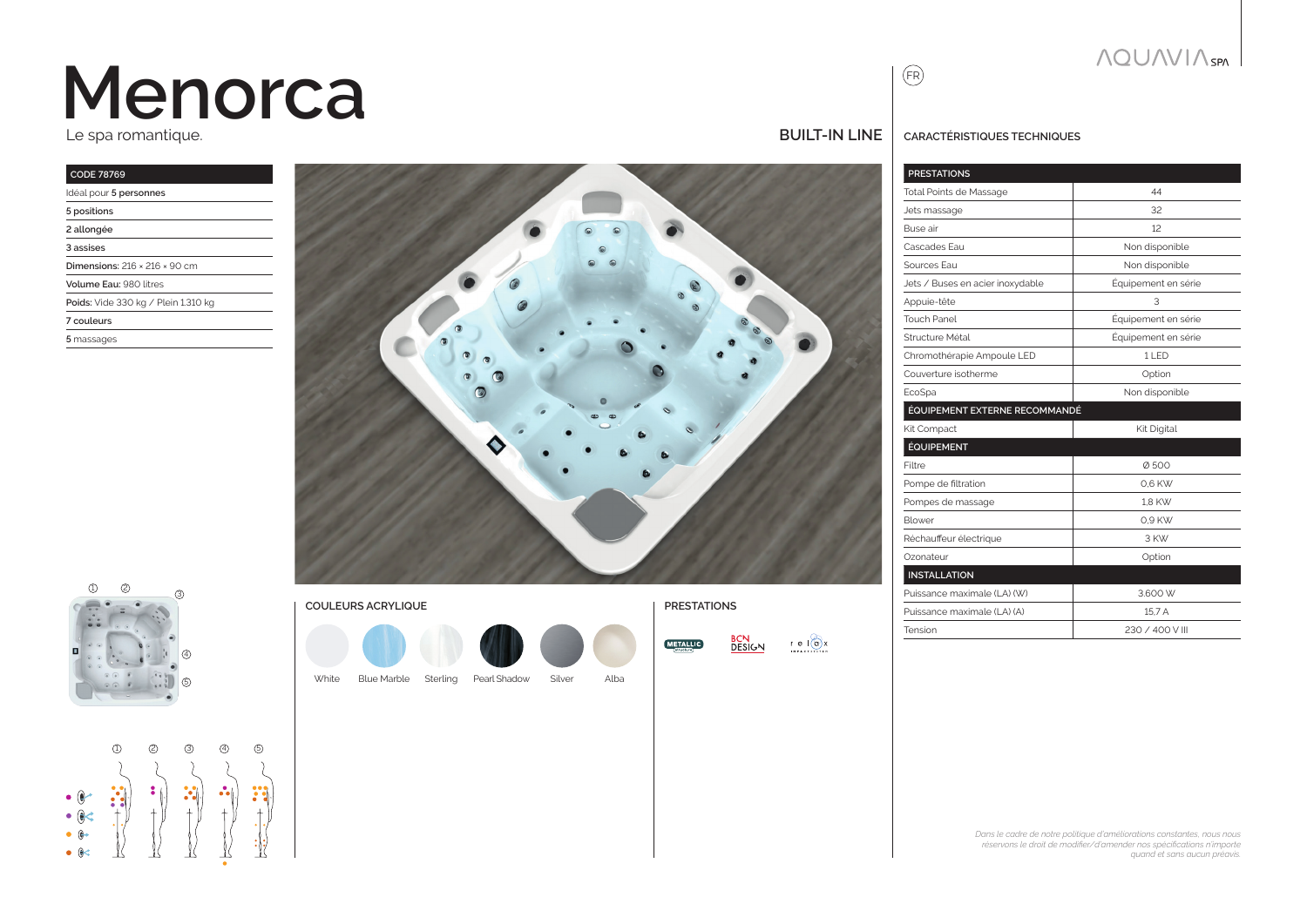## **Menorca** Ein Whirlpool zum Verlieben.

#### **CODE 78769** Ideal für **5 Personen 5 Positionen 2 Liege 3 Sitzen Abmasse:** 216 × 216 × 90 cm **Volumen (l):** 980 liter **Gewicht:** Leer 330 kg / Befüllt 1.310 kg **7 Farben**

**5** Massagen



## $\mathbb D$  2 3 4  $(5)$

### 1 2 3 4 5  $\begin{array}{c} \bullet & @ \bullet \\ \bullet & @ \diamondsuit \end{array}$  $\bullet$   $\bullet$  $\bullet$   $\bullet$

| <b>ACRYLFARBEN</b> |                    |          |              |        |      |
|--------------------|--------------------|----------|--------------|--------|------|
|                    |                    |          |              |        |      |
| White              | <b>Blue Marble</b> | Sterling | Pearl Shadow | Silver | Alba |

**ACRYLFARBEN LEISTUNGEN**



**BUILT-IN line**

**AUSSTATTUNG**

 $\circledR$ 

| <b>LEISTUNGEN</b>                                     |                   |  |  |
|-------------------------------------------------------|-------------------|--|--|
| Massagepunkte gesamt                                  | 44                |  |  |
| Massagedüsen                                          | 32                |  |  |
| Luftdüsen                                             | 12                |  |  |
| Wasserfälle                                           | Nicht verfügbar   |  |  |
| Wasserquellen                                         | Nicht verfügbar   |  |  |
| Düsen Edelstahl                                       | Serienausstattung |  |  |
| Kopfstützen                                           | 3                 |  |  |
| <b>Touch Panel</b>                                    | Serienausstattung |  |  |
| Metallrahmen                                          | Serienausstattung |  |  |
| Farbtherapie LED-Strahler                             | 11 FD             |  |  |
| Themoabdeckung                                        | Option            |  |  |
| EcoSpa                                                | Nicht verfügbar   |  |  |
| <b>EMPFOHLENES EXTERNES GERÄT</b>                     |                   |  |  |
| Empfohlenes Technikpaket                              | Kit Digital       |  |  |
| <b>AUSSTATTUNG</b>                                    |                   |  |  |
| Filtertyp                                             | Ø500              |  |  |
| Zirkulationspumpe                                     | 0.6 KW            |  |  |
| Massagepumpe                                          | 1.8 KW            |  |  |
| Gebläse                                               | 0,9 KW            |  |  |
| Flektrowärmetauscher                                  | 3 KW              |  |  |
| Ozonanlage                                            | Option            |  |  |
| <b>INSTALLATION</b>                                   |                   |  |  |
| Leistung Option niedrige Stromstärke(<br>$(LA)$ (W)   | 3.600 W           |  |  |
| Leistung Option niedrige Stromstärke(<br>$(LA)$ $(A)$ | 15.7 A            |  |  |
| Stromspannung                                         | 230 / 400 V III   |  |  |

*Im Rahmen unserer Bemühungen um ständige Verbesserungen behalten wir uns das Recht vor, ohne weitere Bekanntmachungen Änderungen an der Konstruktion und den technischen Daten vorzunehmen.*

**AQUAVIA**SPA